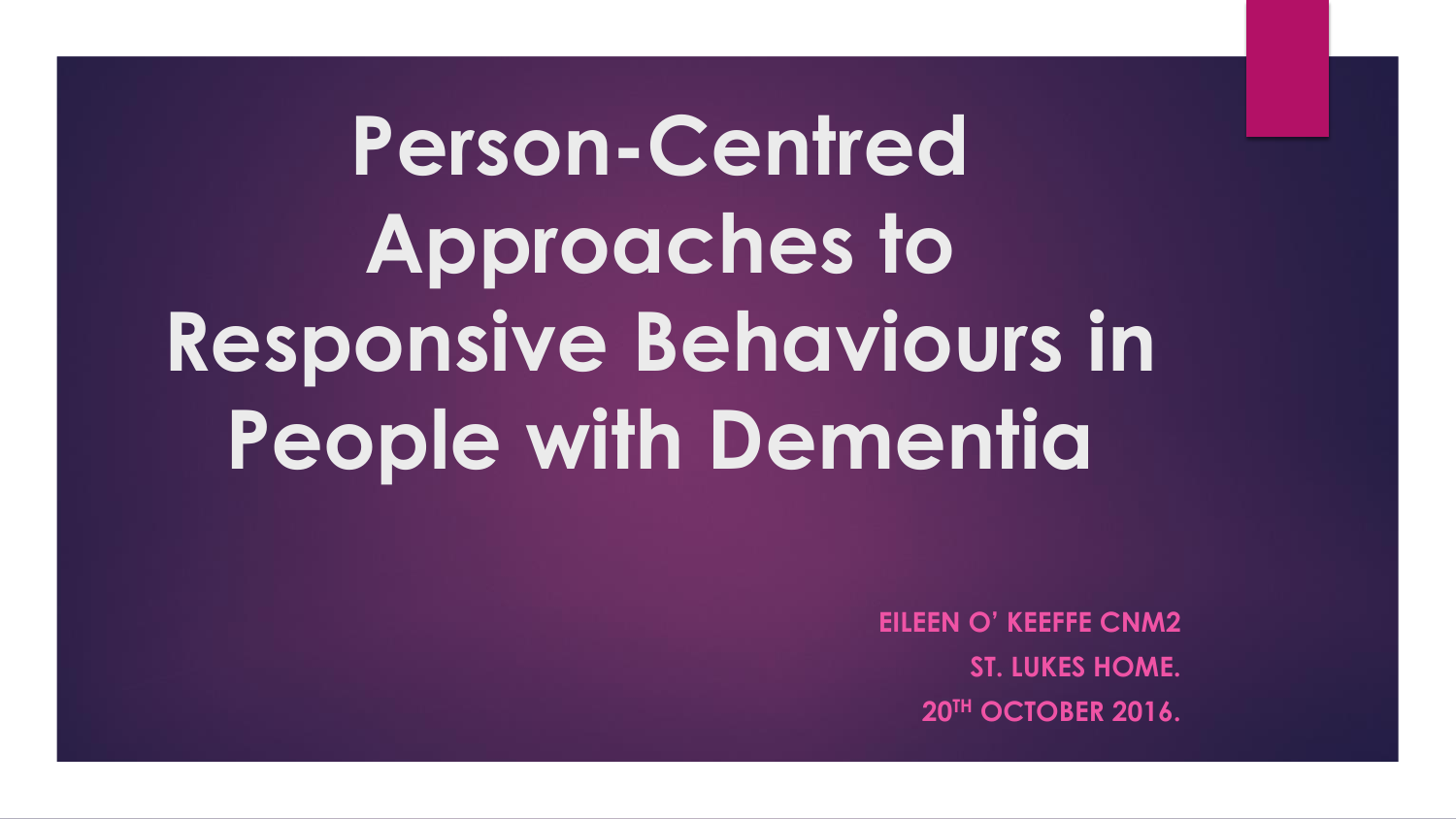### **Overview**

- **Changing views of dementia and responsive behaviours.**
- Mhat are responsive behaviours?
- Staff attitudes to responsive behaviours.
- Most common responsive behaviours.
- Unmet needs and challenges for people with living with dementia.
- How we respond.
- Are they really a problem in many cases?
- Rights of People with Dementia
- Removing labels and judgement.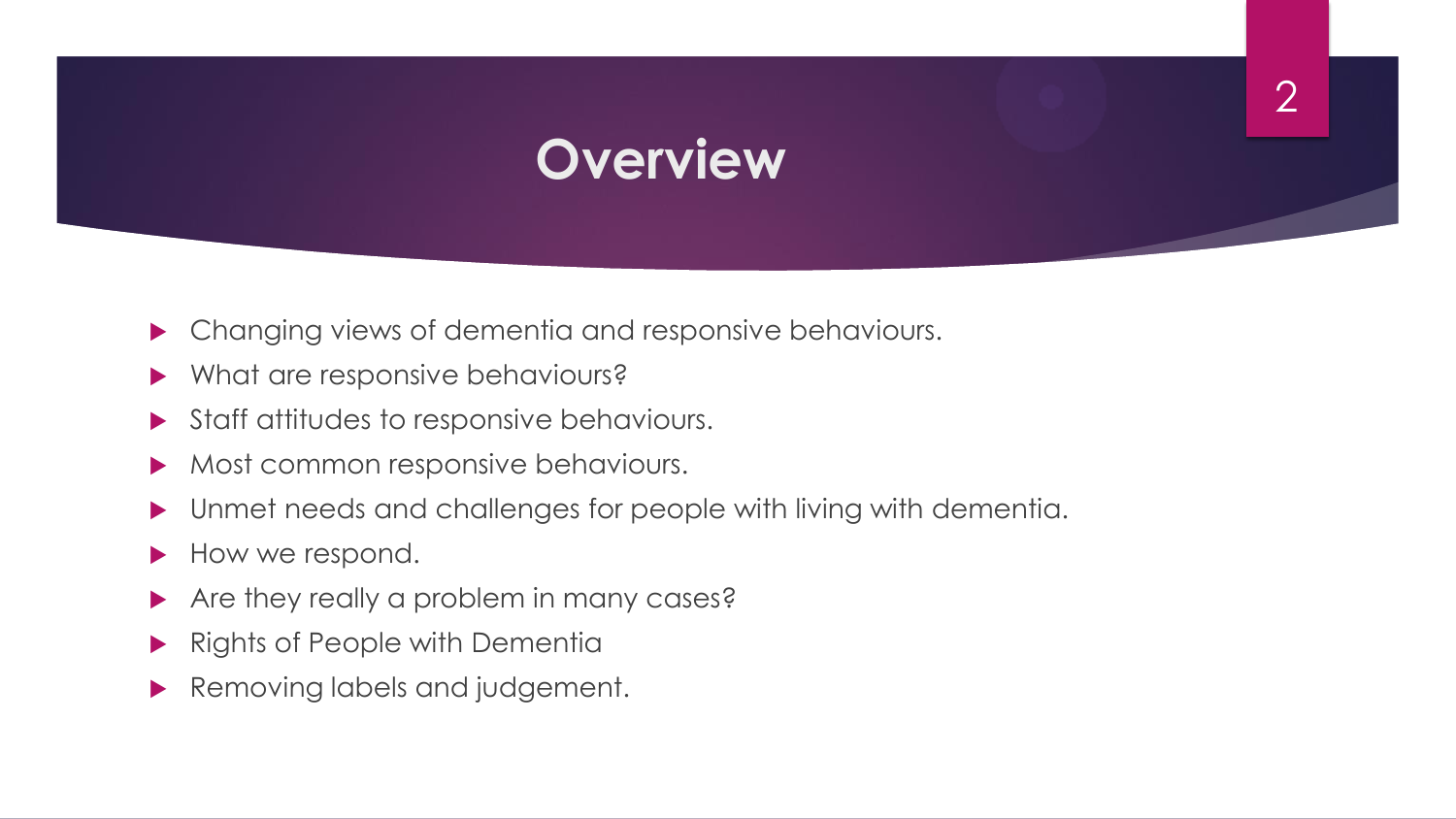#### 20 years ago...

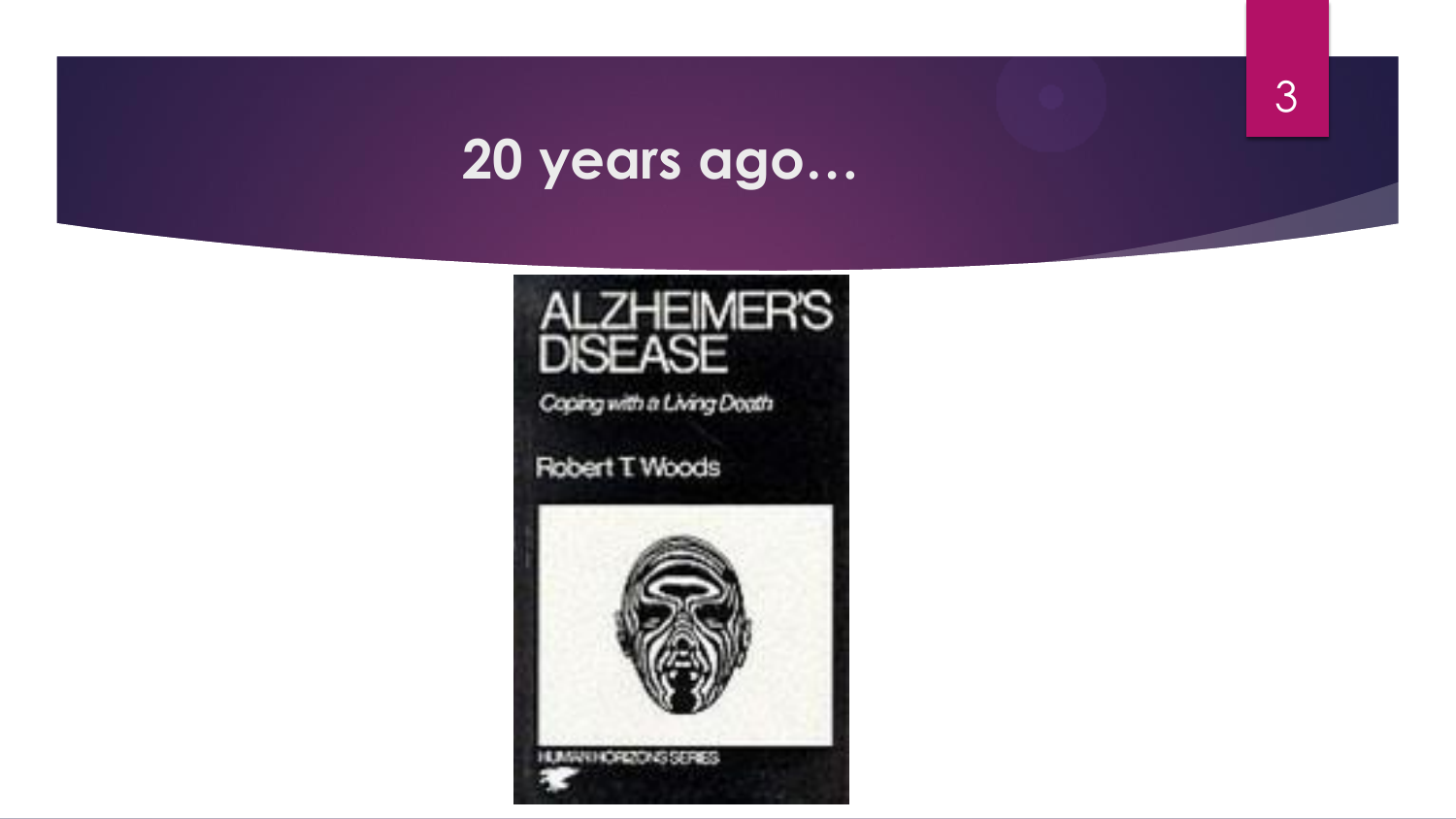#### Today...



**Shibley Rahman** 





Hope and help for anyone

A GUIDE FOR

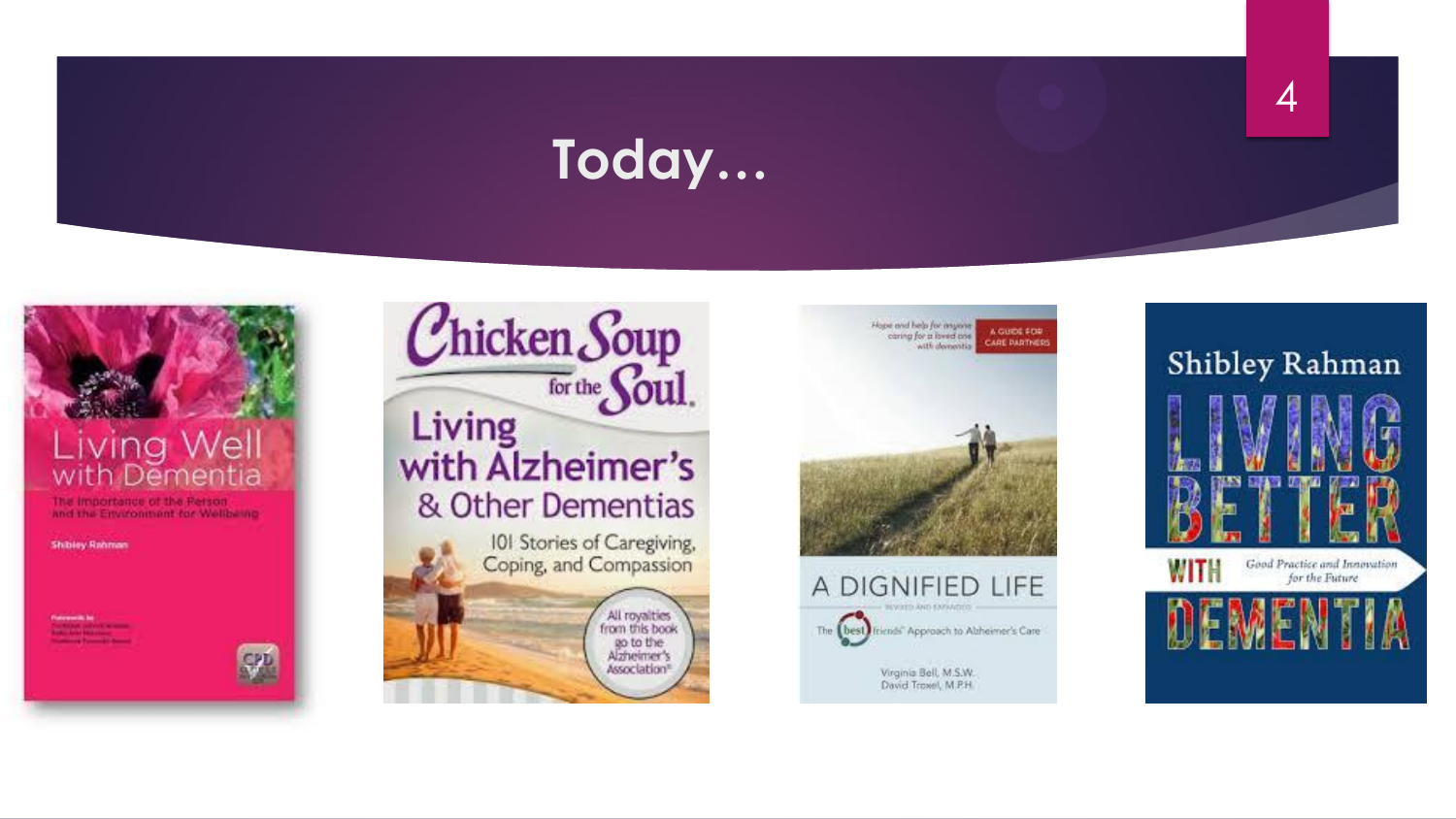### **Change of language**

- **Challenging behaviours.**
- Needs driven behaviours.
- Responsive behaviours.
- Behavioural and Psychological Symptoms of Dementia (BPSD).
- Behaviours of concern.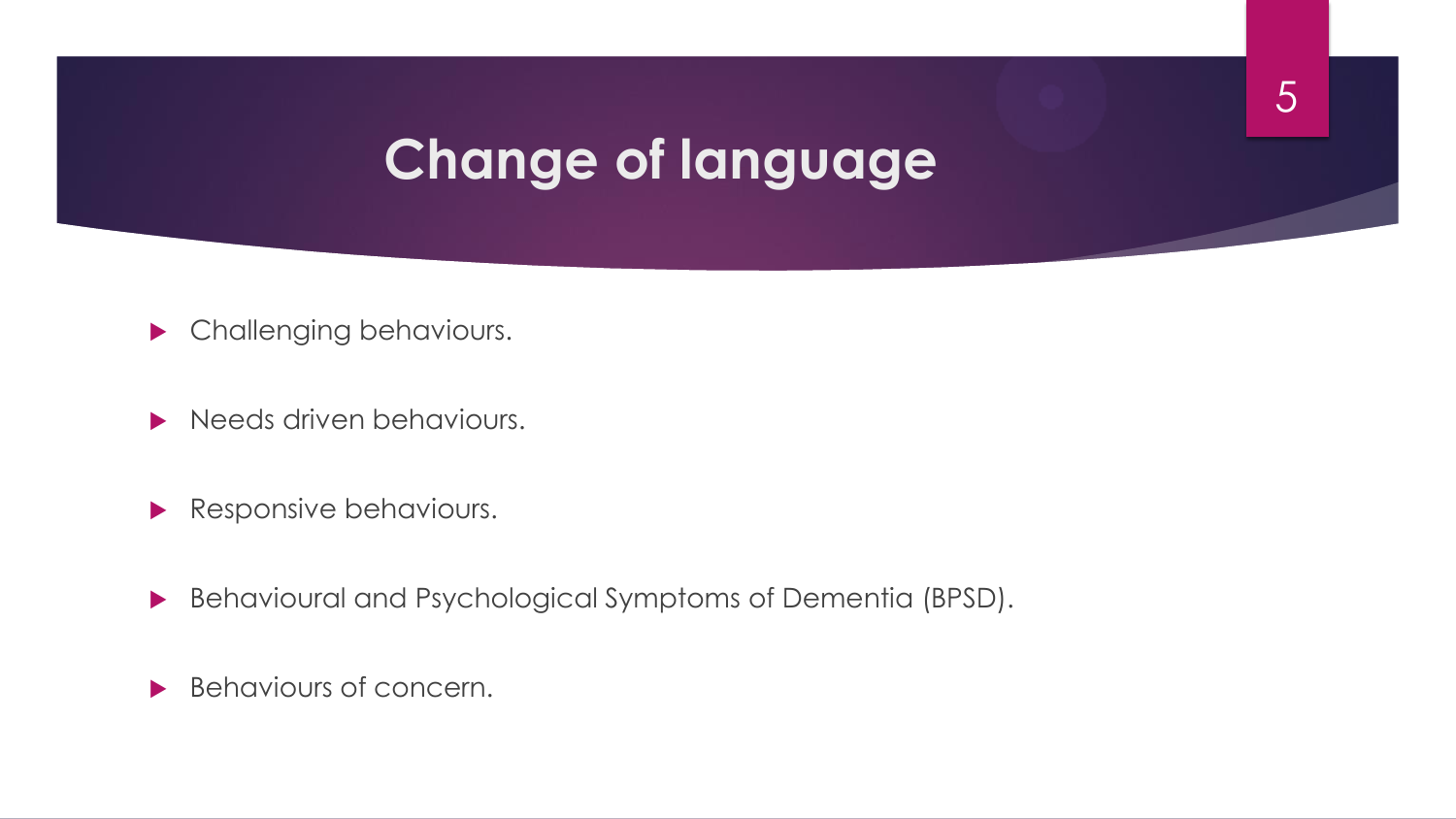#### **What are responsive behaviours?**

- Responsive behaviours is a term that is used to describe the problem behaviours of people with dementia, such as agitation, wandering or depression.
- It shows how the actions, words and gestures of people with dementia are a response to their current environment and are often unpredictable.

 **(Shifting focus)**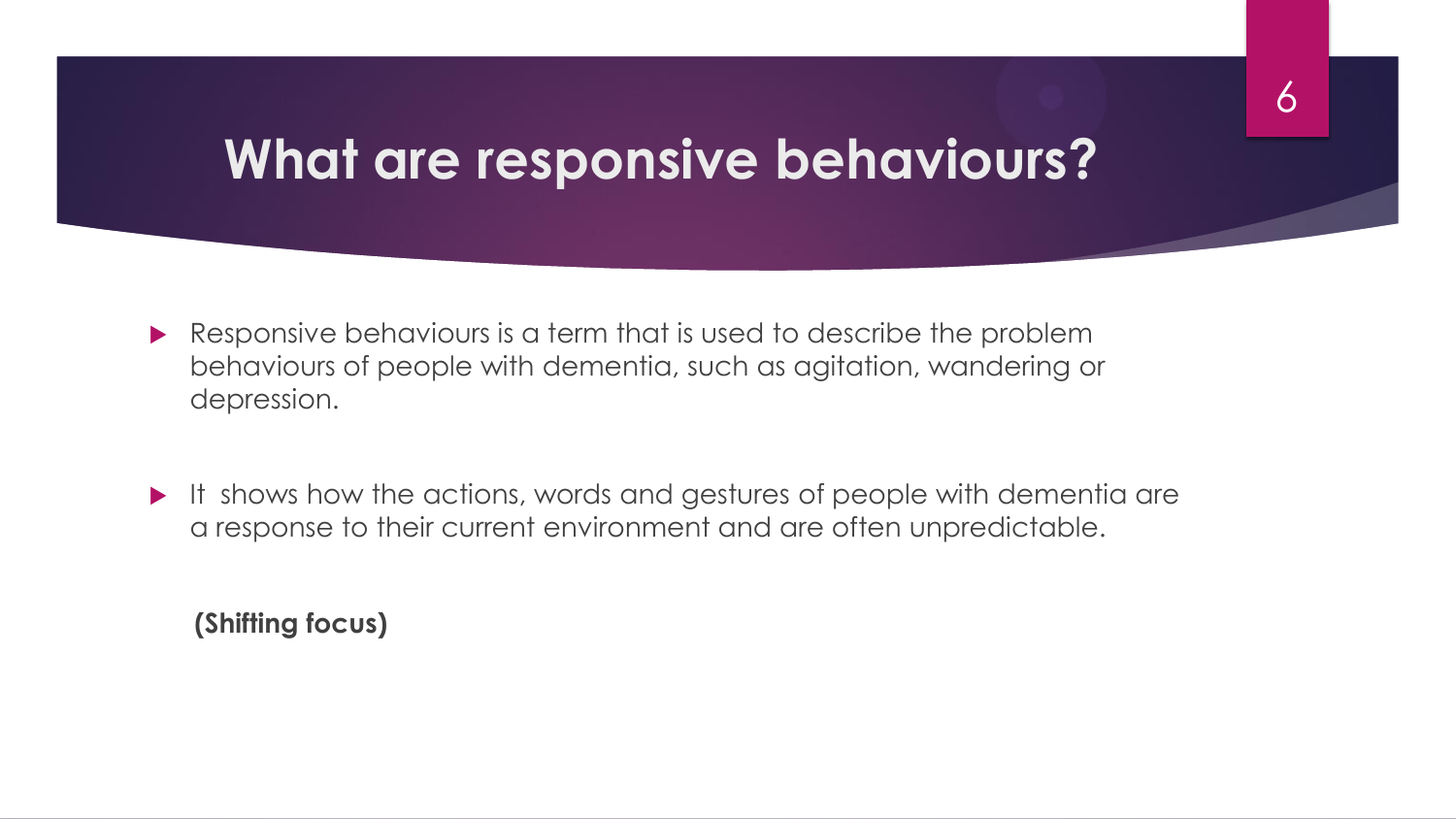# **Staff attitudes to responsive behaviours.**

► The incidence of behavioural and psychological symptoms of dementia (BPSD) in nursing home residents has been cited as 78%. (van der Linde et al 2012)

7

► Backhouse et al (2014) reported that aggression was the most difficult behaviour to manage.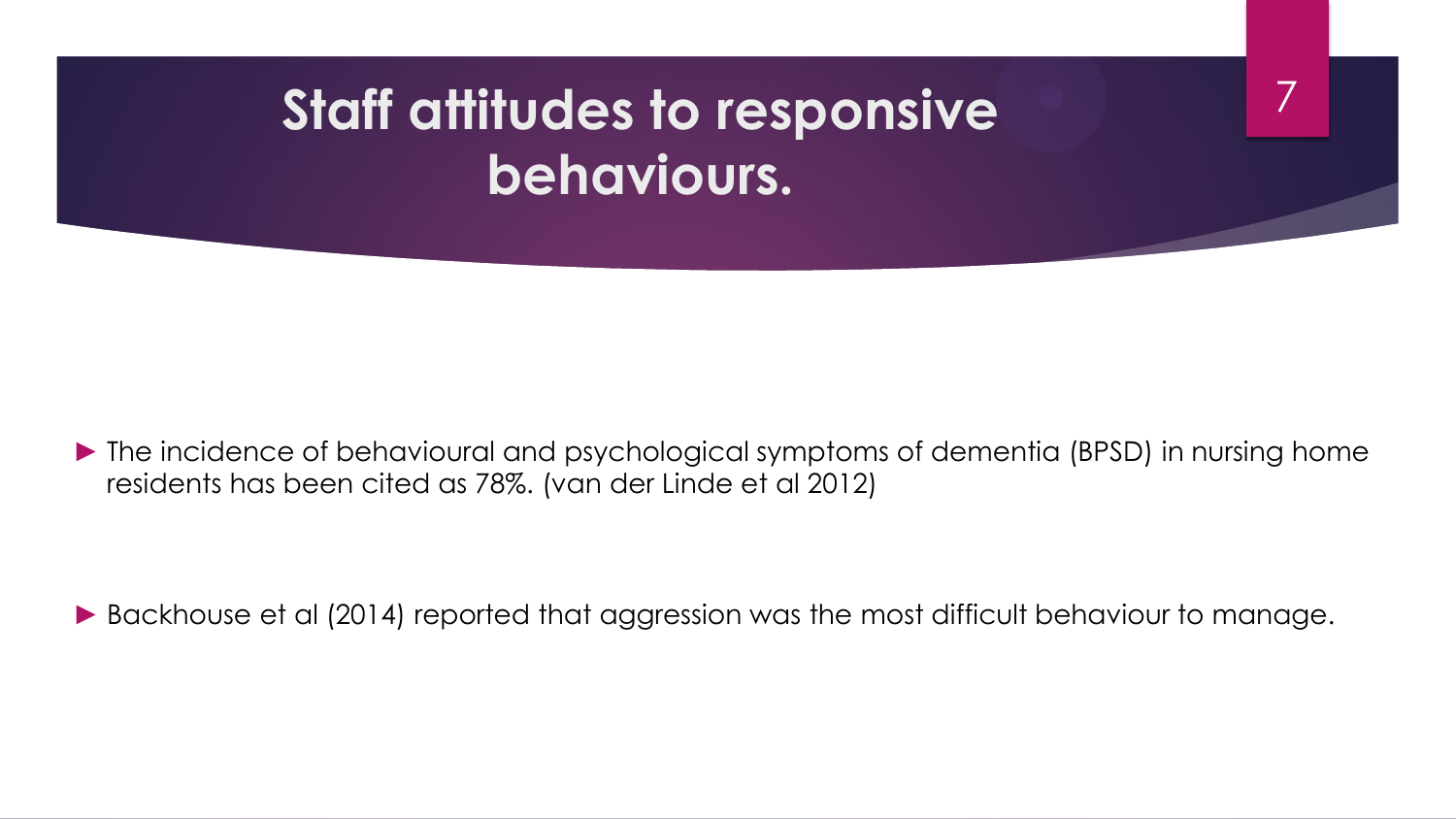

▶ A study of 21 nursing homes and 247 staff asked staff to identify the behaviours they encounter when caring for people with dementia.

#### ► Most common behaviours

- **Shouting 98%**
- **Wandering 98%**
- **Restlessness 96%**
- ► Least common behaviours
- **•** Dangerous behaviour 36%
- **Inappropriate sexual behaviour 49%**
- Self-harm 66%

#### **(Koder 2014)**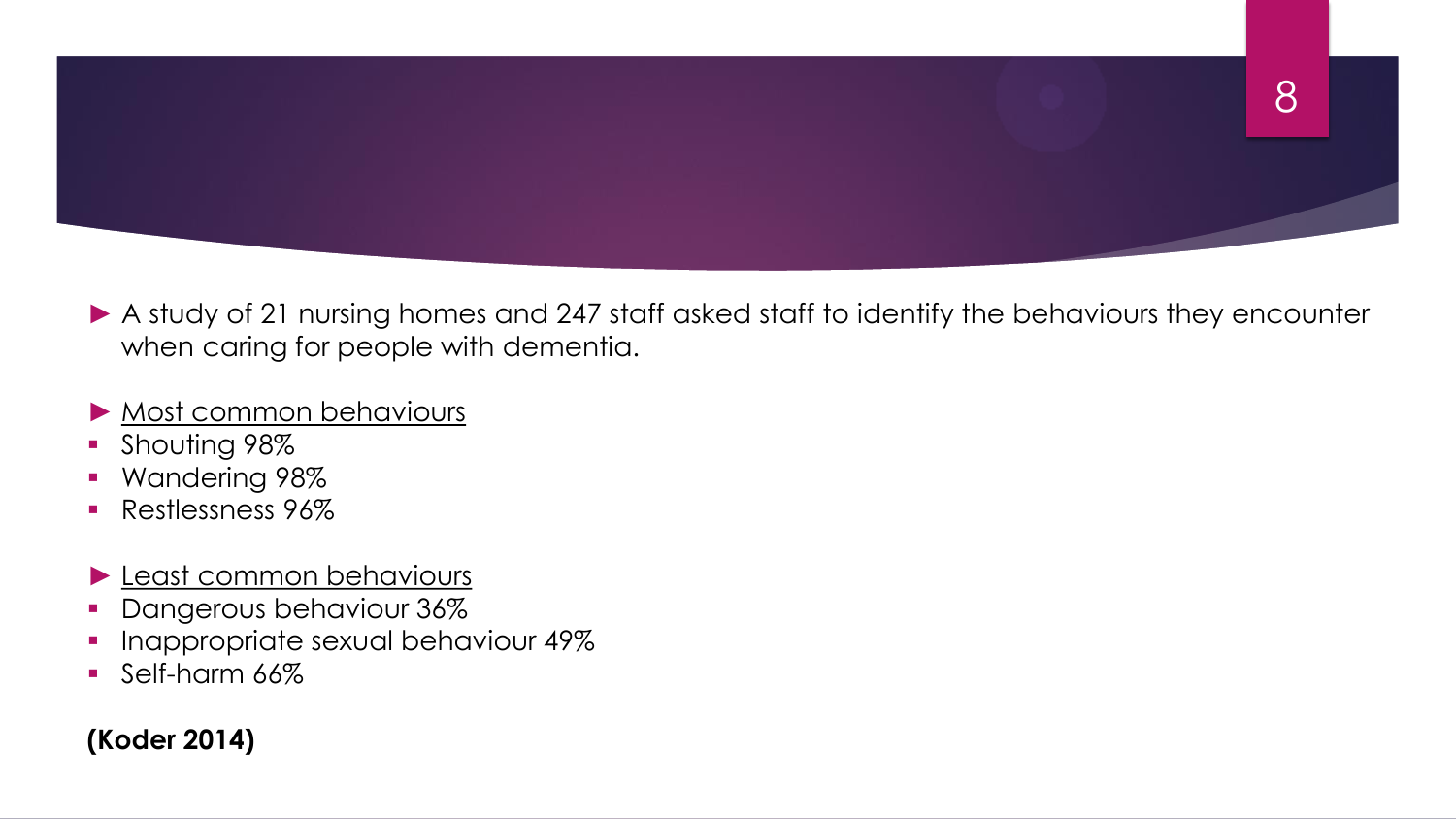**Most common Behavioural and Psychological Symptoms in people with dementia.**

9

- Aggression.
- Agitation.
- Anxiety.
- Apathy.
- Depression.
- Disinhibited behaviours.(Social / Sexual)
- Nocturnal disruption.
- Psychotic symptoms.(Delusions and Hallucinations)
- Vocally disruptive behaviour.
- ▶ Wandering.

 **( DBMAS 2012 )**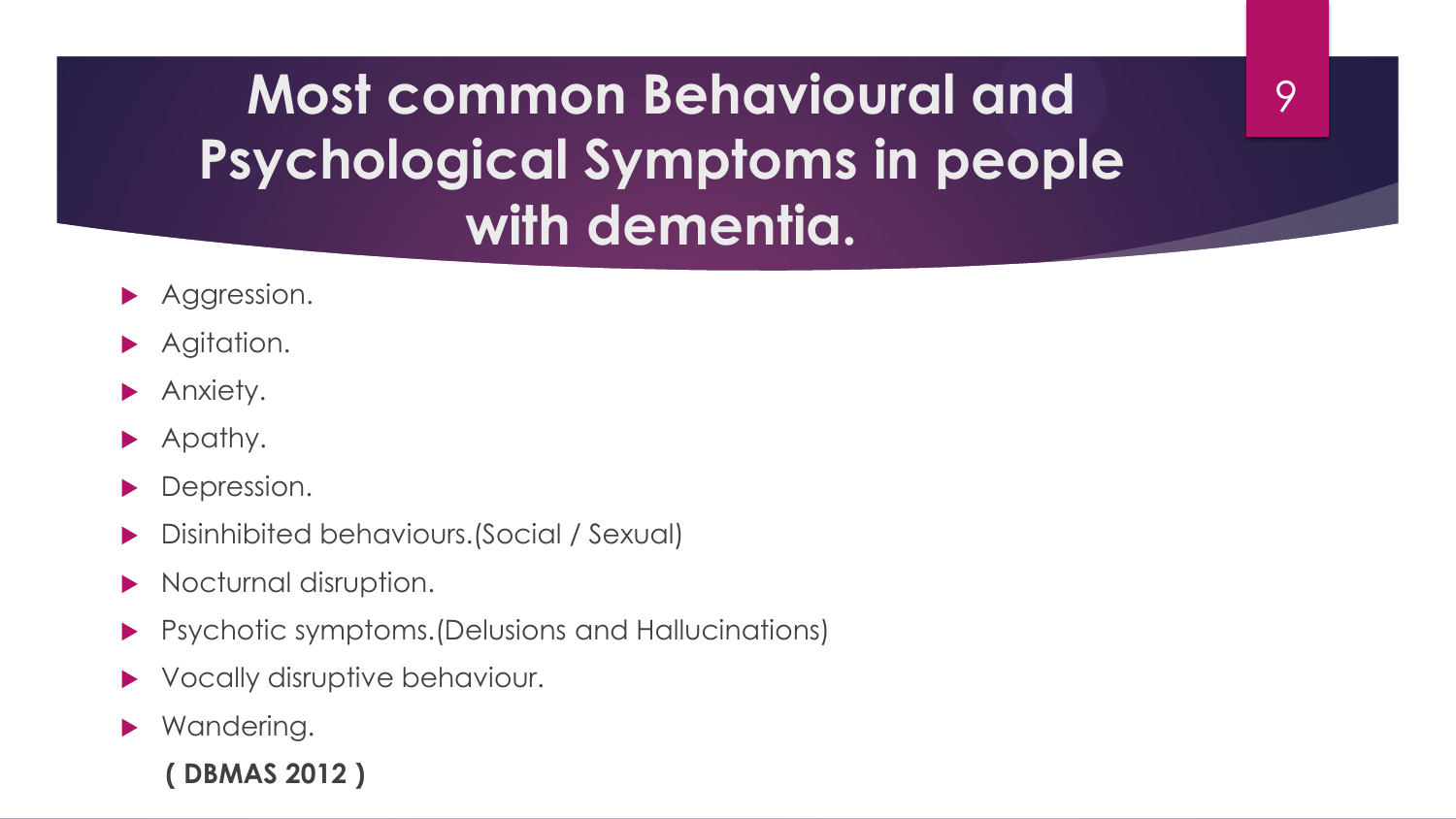#### **Unmet needs.**

- Mhat needs are not being met?
- **•** Physical
- **Social**
- **Environmental**
- Psychological
- $\blacktriangleright$  Is the person trying to communicate?
- ▶ Coping with the challenge of community living.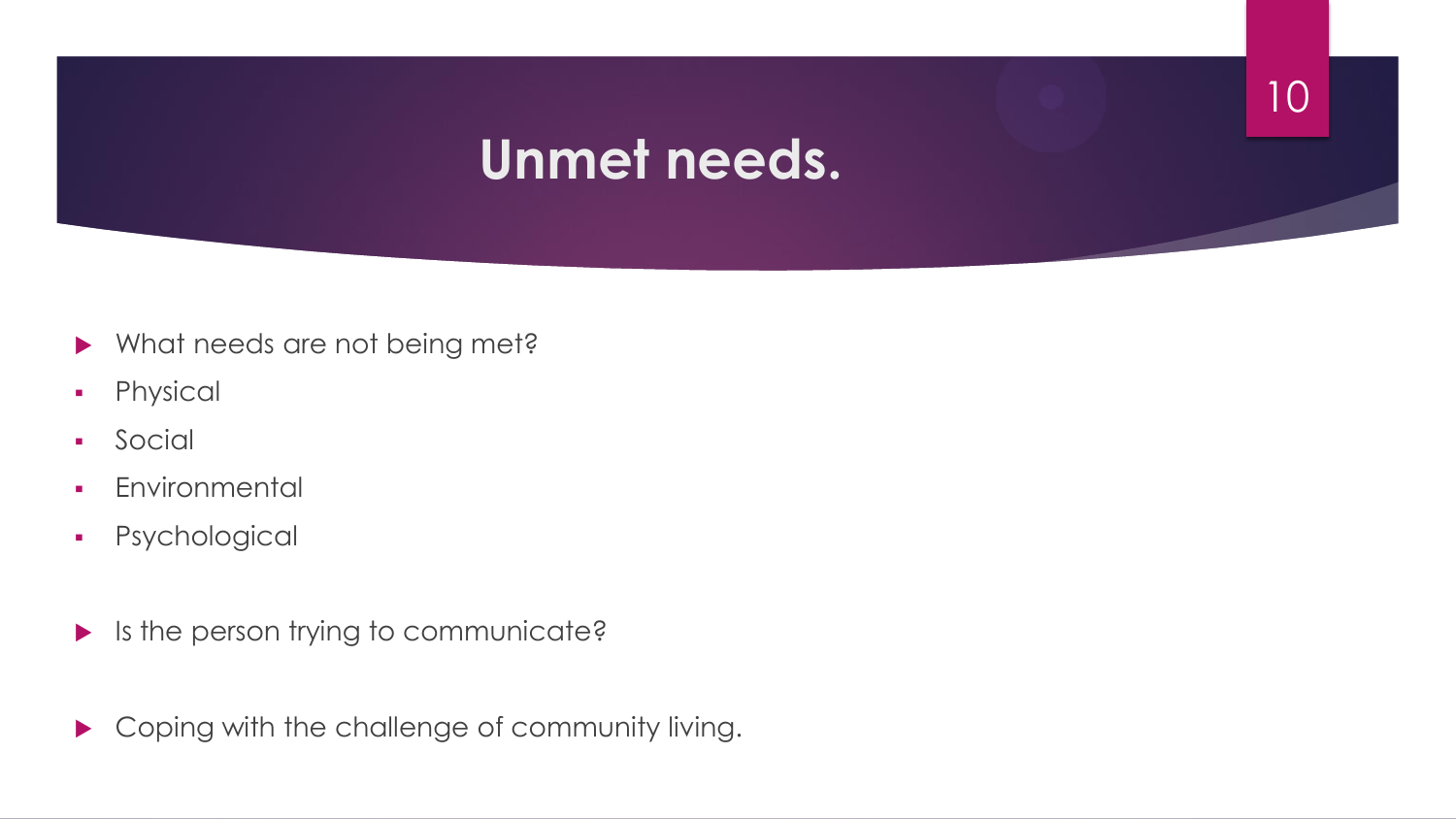### **BANGS Approach**

11

- $\blacktriangleright$  "B" is for breathe.
- A" is for assess, accept, and agree.
- **N''** is for never, never argue.
- "G" is for go with *their* flow, let go of your ego, get over it, get on with it, get down to it.
- "S" is for say you're sorry (again, again, and again!)

#### **(Teepa Snow)**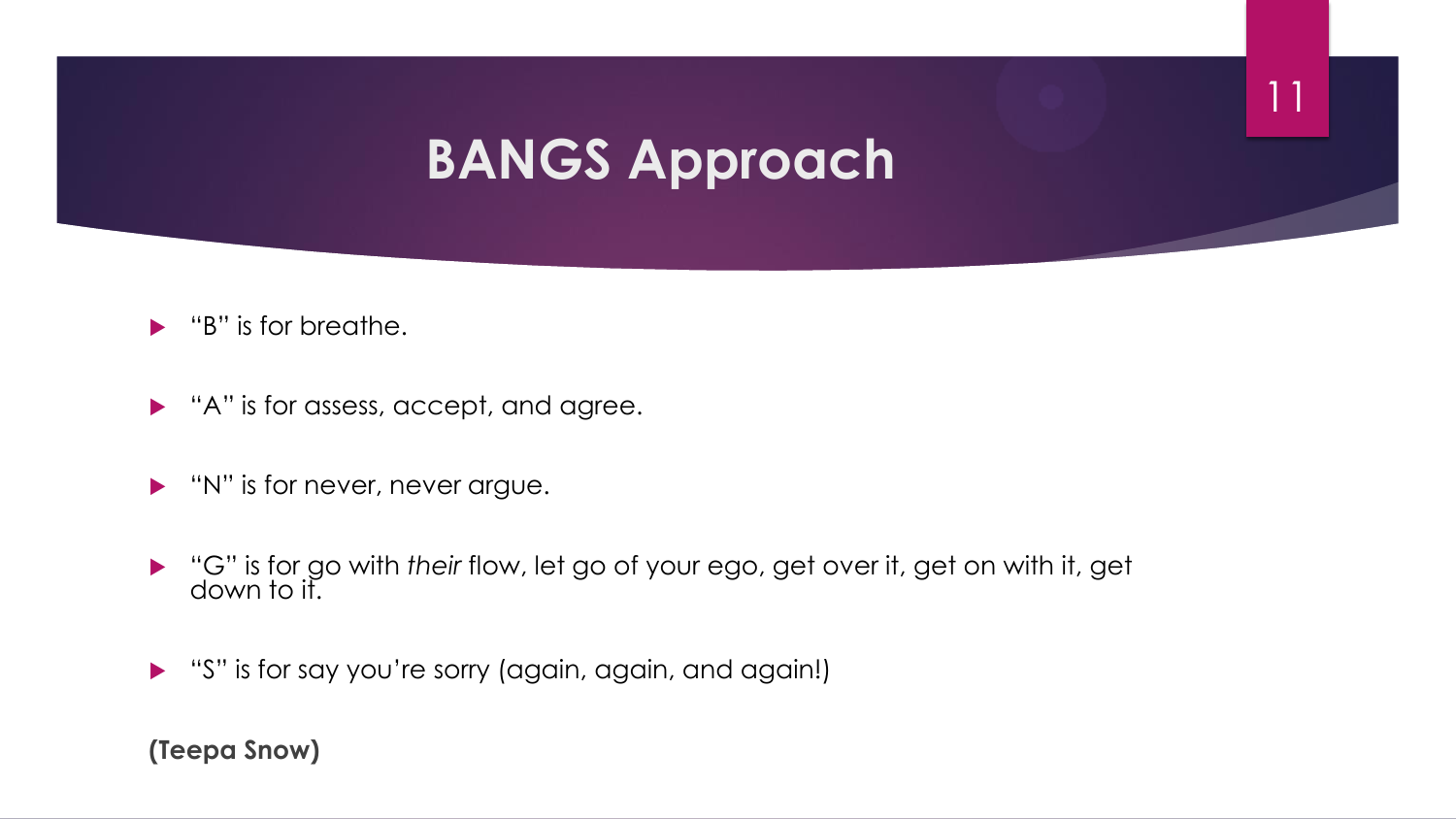

 [https://www.bing.com/videos/search?q=teepa+snow+delirium+care+how](https://www.bing.com/videos/search?q=teepa+snow+delirium+care+how+to+redirect++&&view=detail&mid=A01076727FD6DFC98223A01076727FD6DFC98223&FORM=VRDGAR) [+to+redirect++&&view=detail&mid=A01076727FD6DFC98223A01076727FD6](https://www.bing.com/videos/search?q=teepa+snow+delirium+care+how+to+redirect++&&view=detail&mid=A01076727FD6DFC98223A01076727FD6DFC98223&FORM=VRDGAR) [DFC98223&FORM=VRDGAR](https://www.bing.com/videos/search?q=teepa+snow+delirium+care+how+to+redirect++&&view=detail&mid=A01076727FD6DFC98223A01076727FD6DFC98223&FORM=VRDGAR)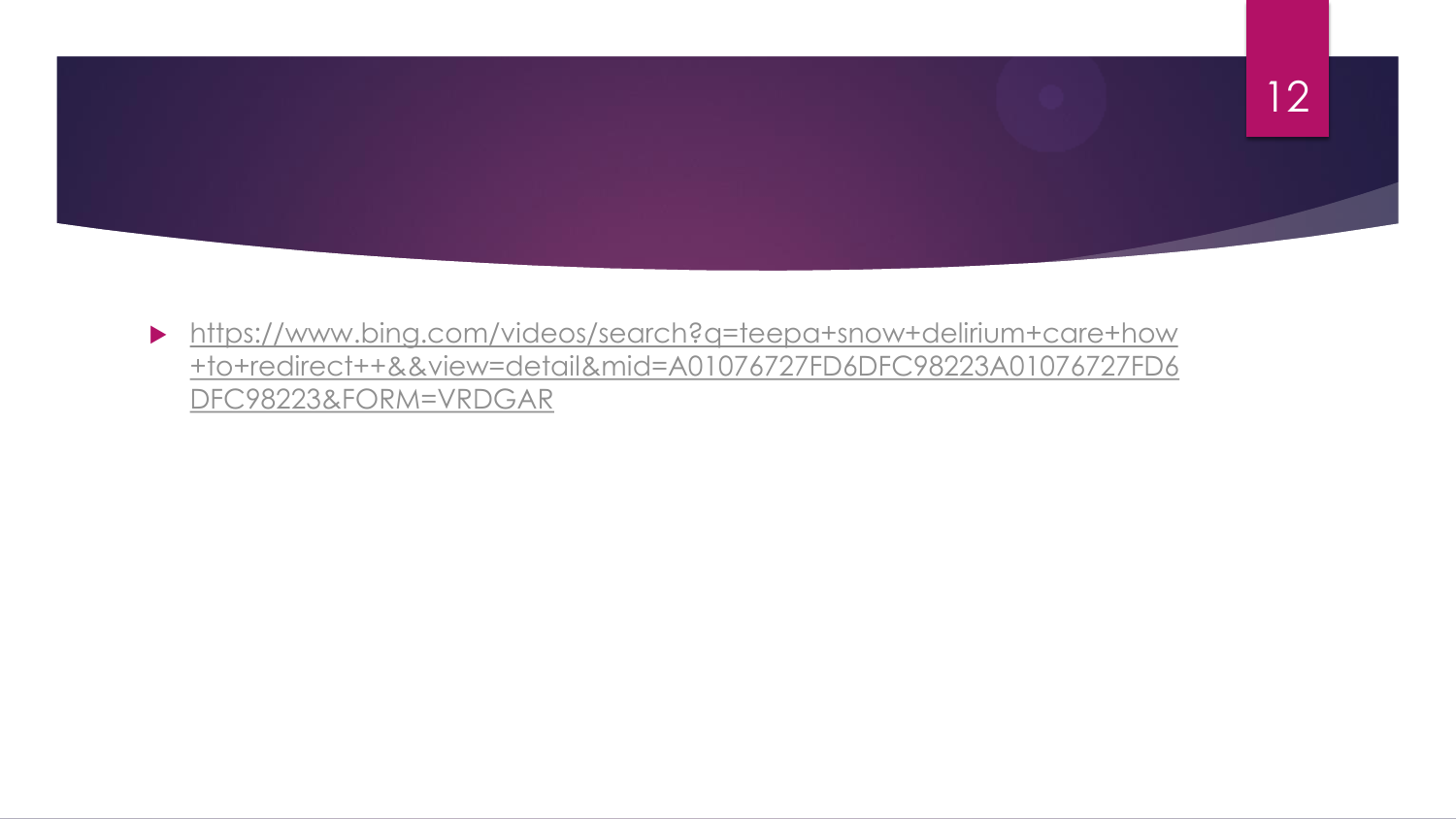#### **How would you react if?**

You are in bed asleep and a stranger comes into your room and pulls back the bedclothes.

- While sitting out in the garden a lady starts shouting at you and is trying to take your bag ,she thinks its hers.
- You hear somebody whispering outside your room tonight but you have no phone to call for help.
- A man walks over to your table in a Restaurant and picks up your desert and starts eating it.
- Take the TESCO Test.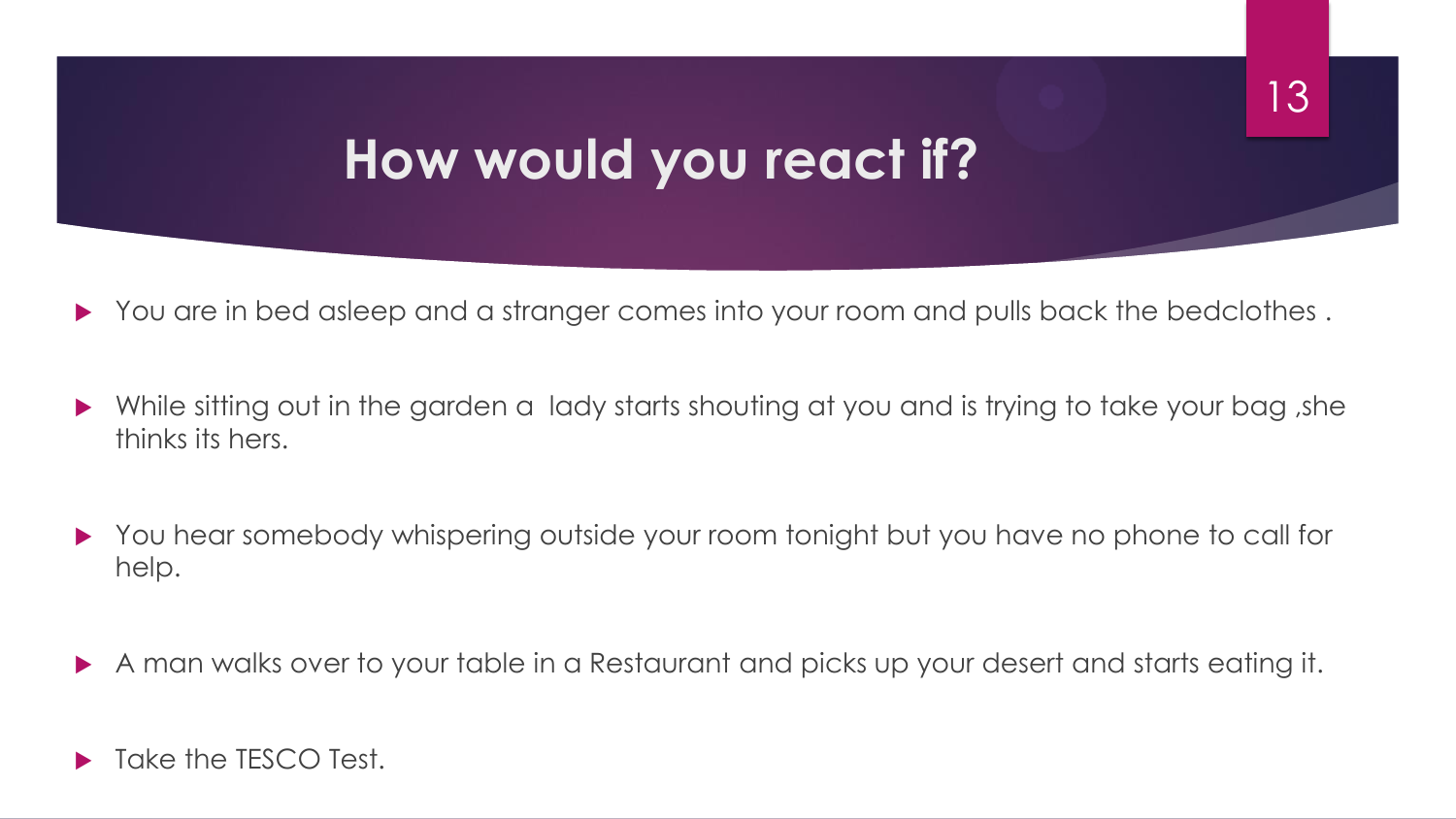## **Charter of Rights for People with Dementia**

14

- **Participation**
- **Accountability**
- Non discrimination and equality
- **Empowerment**
- **Legality**

(Alzheimer's Society of Ireland 2016)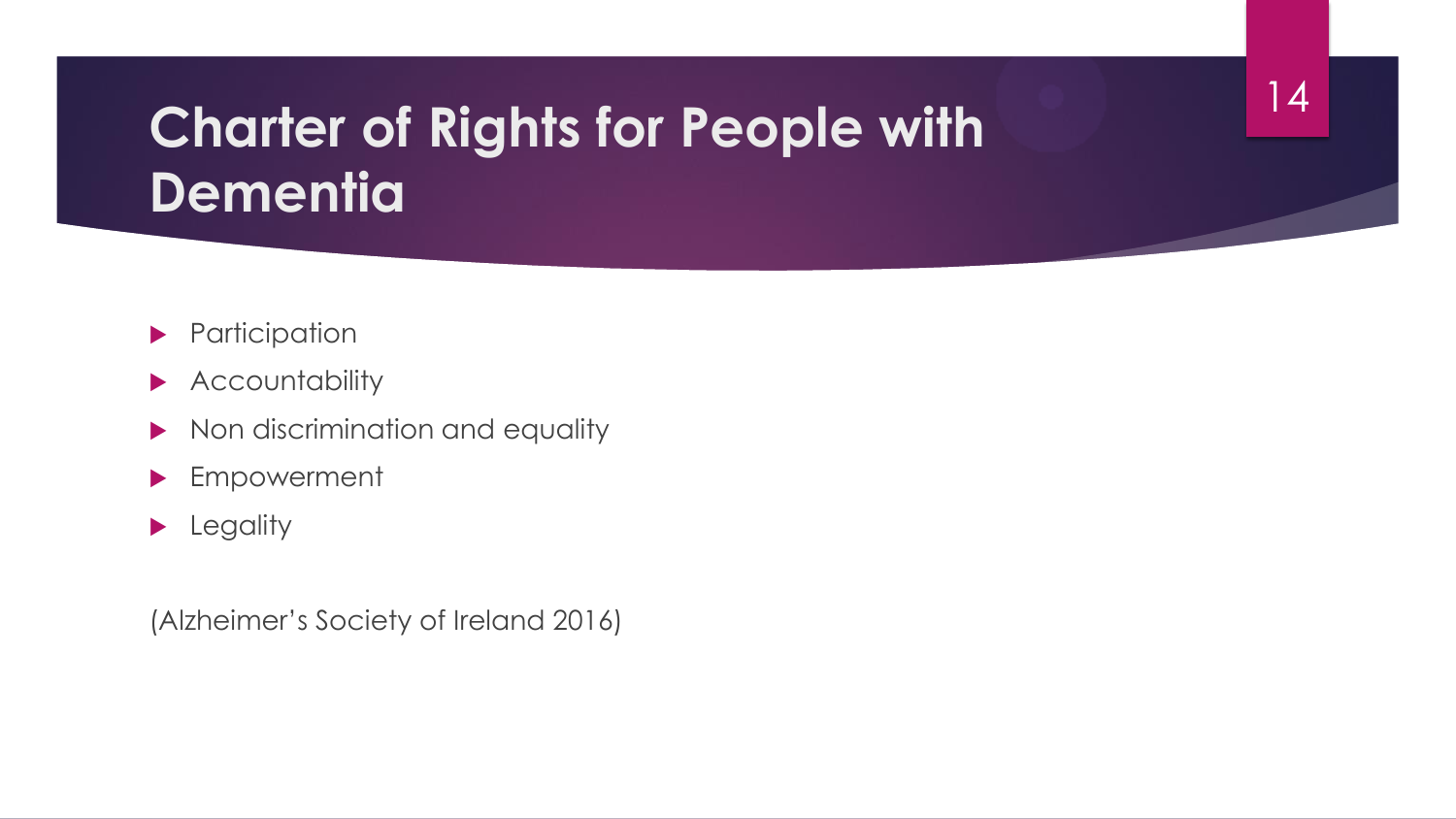### **Remembering the needs of the person with dementia.**

- Is the behaviour unreasonable or even a problem?
- Are we placing unrealistic expectations on people with dementia?
- Is it just embarrassing, uncomfortable or disruptive?
- Avoid correcting or unintentionally escalating situations.
- Accept their reality.
- Only intervene if there is a risk to person with dementia or others.
- Enable people with dementia to make choices.
- Acknowledge and validation their feelings.
- Avoid labelling and judging.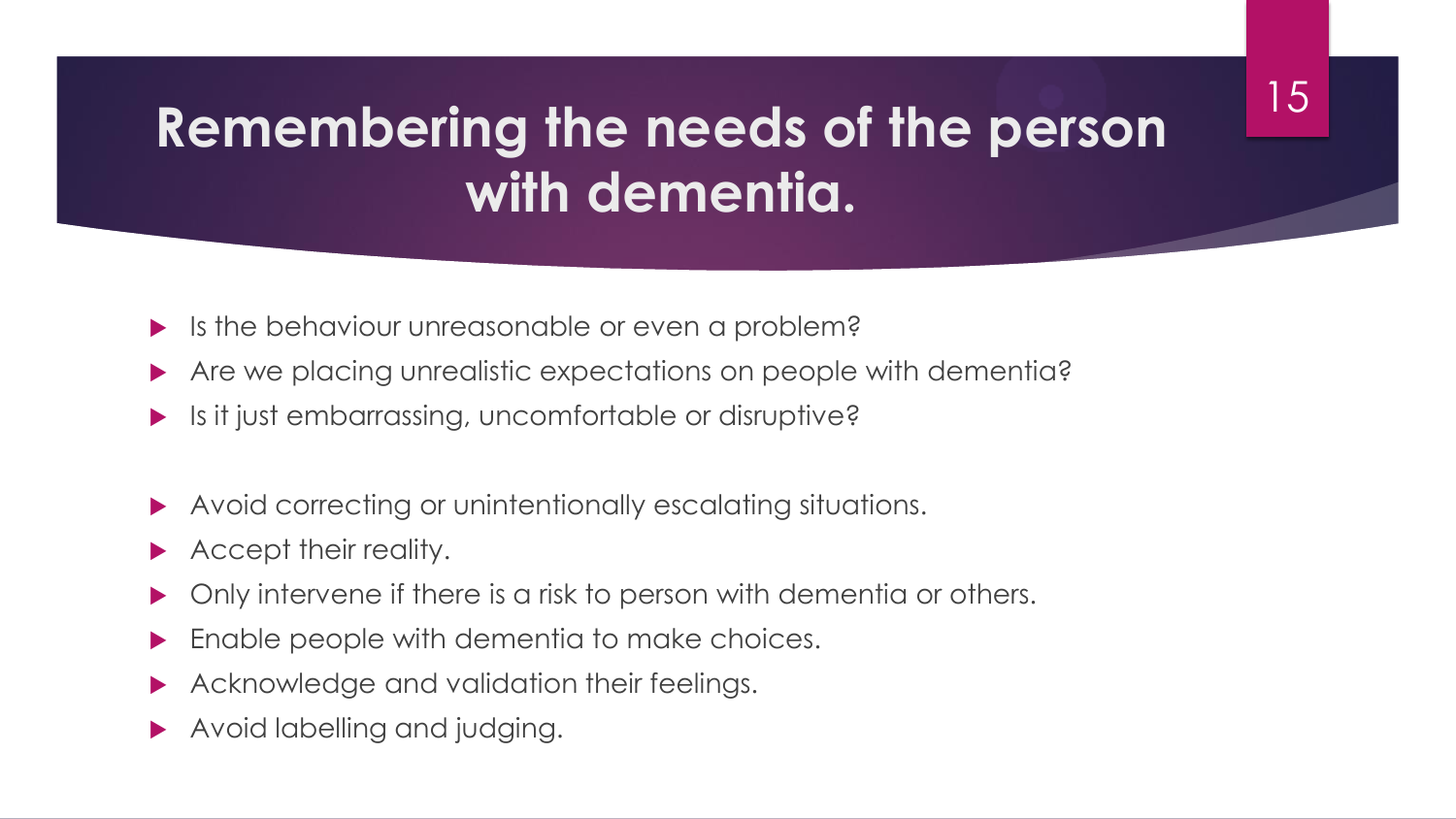#### "

Far more important than the environmental factors are the people who care for the people with dementia. The quality of our life depends on the quality of our care… Carers need to be non-judgemental and observant, looking for ways to connect with the people in their care. They should try to respond, not react.

"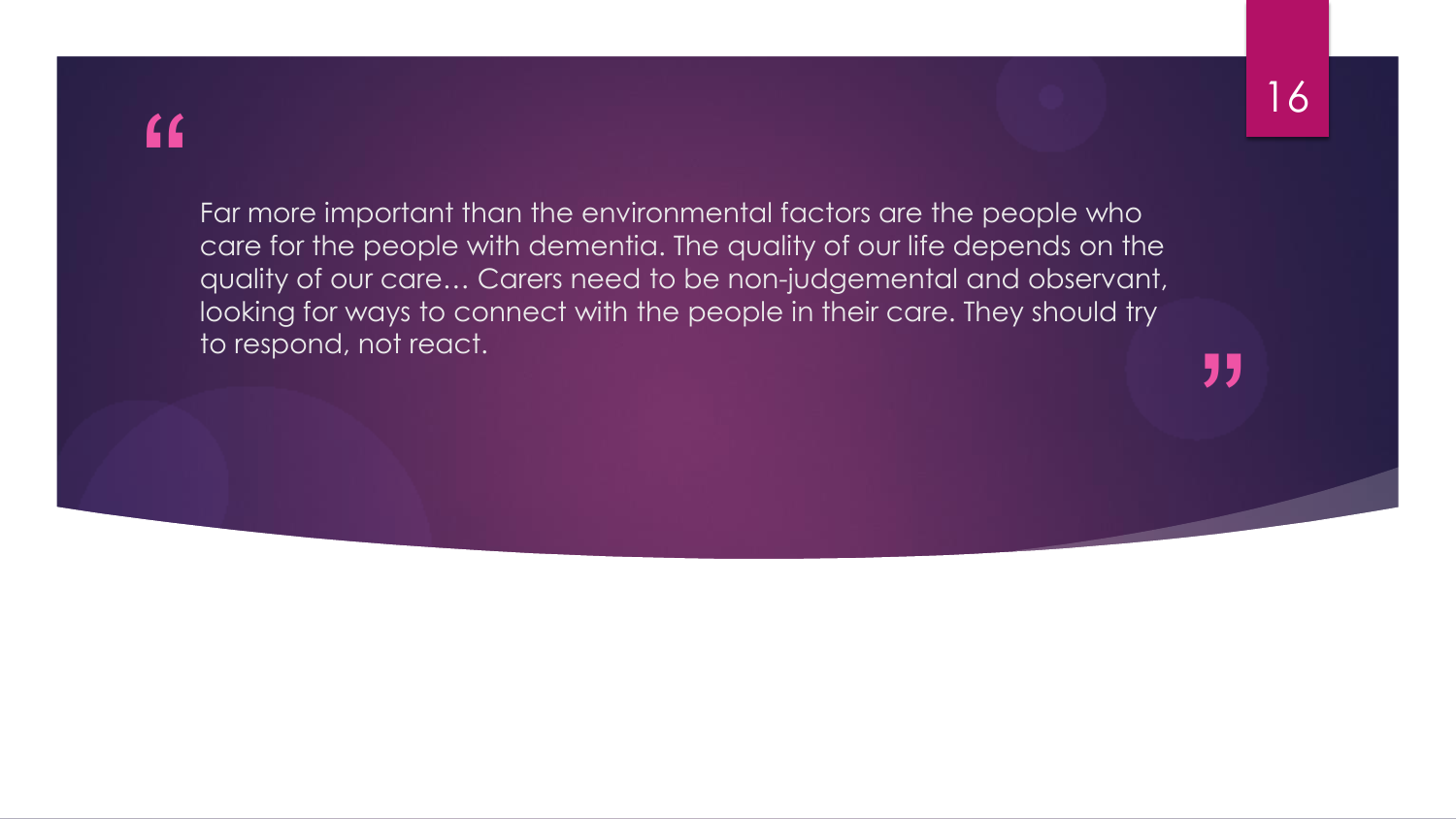77

#### $\epsilon$

How you relate to us has a big impact...

You restore our personhood, and give us a sense of being needed and valued. Give us reassurance, hugs, support, a meaning in life. Value us for what we can still do and be, and make sure we retain social networks.

We're still here, in emotion and spirit, if only you could find us.

CHRISTINE BRYDEN

# **Thank you !**